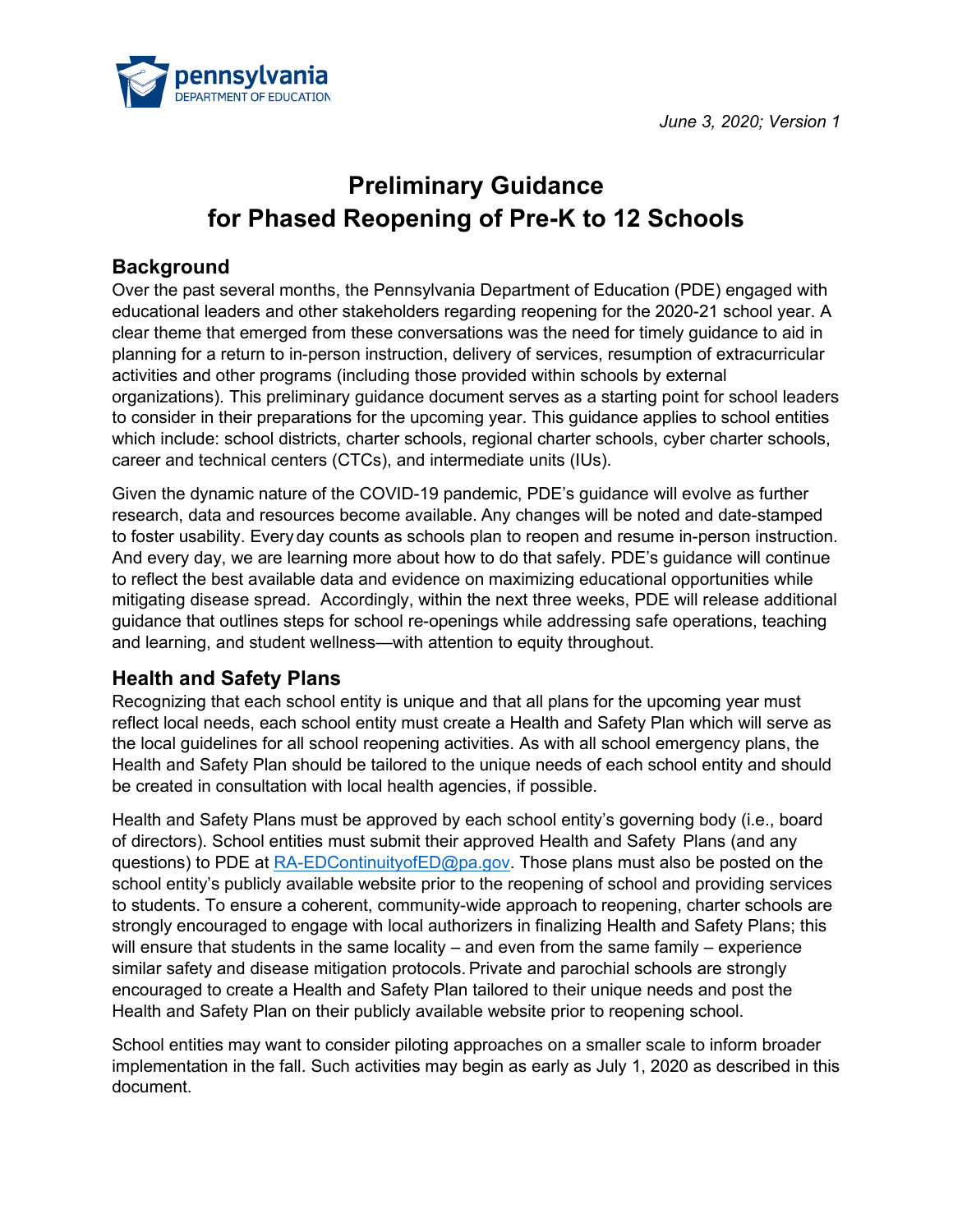

## **Phased Reopening Plan**

All school activities must be informed by [Governor Wolf's Process to Reopen Pennsylvania.](https://www.governor.pa.gov/process-to-reopen-pennsylvania/) The administration has categorized reopening into three phases: red, yellow, or green. These designations signal how restrictions on school, work, congregate settings, and social interactions will ease in each county:

- The **Red Phase** has the sole purpose of minimizing the spread of COVID-19 through stay-at-home orders, strict social distancing, closures of non-life sustaining businesses, closures of schools and in-person instruction, and building safety protocols. Schools that are currently closed, remain closed. Remote learning opportunities should be the method of providing any instruction to students. Support services for students such as school meal programs and at-risk student check-ins, should be provided as feasible.
- As counties move into the **Yellow Phase**, stay-at-home orders are lifted, but some restrictions on work and social interactions ease. Limitations around large social gatherings, remain in place. When the Governor announces that a county is changing from red to yellow, schools in yellow counties will be permitted to reopen for in-person instruction after July 1 provided the schools adhere to PDE guidance which includes the Pennsylvania Department of Health (DOH) and Centers for Disease Control and Prevention (CDC) guidelines below.
- The **Green Phase** eases most restrictions, but still encourages social distancing and limitations on large social gatherings (250 people maximum) to allow the economy to strategically reopen while continuing to prioritize public health. While this phase will facilitate a return to a "new normal" for schools and communities, it will be equally important to continue to monitor public health indicators and adjust strategies to mitigate community spread. Schools in green counties must continue to adhere to PDE guidance.

## **Changing Circumstances May Impact Color Designations**

Depending on the public health conditions, there could be additional actions, orders, or guidance that is provided by [PDE](https://www.education.pa.gov/Schools/safeschools/emergencyplanning/COVID-19/Pages/default.aspx) or [DOH](https://www.health.pa.gov/topics/disease/coronavirus/Pages/Coronavirus.aspx) as a county is designated as red, yellow, or green.

Some counties may not experience a straight path from a red designation, to a yellow, and then a green designation. Instead, cycling back and forth between less restrictive to more restrictive designations may occur as public health indicators improve or worsen. This means that each school should account for changing conditions and include those scenarios in their local Health and Safety Plans.

## **Conditions for Resuming In-Person Instruction**

In May 2020, the [CDC](https://www.cdc.gov/) released two documents to assist states and local education agencies (LEA) in planning for a gradual scale up and eventual reopening of schools: the [Schools](https://www.cdc.gov/coronavirus/2019-ncov/community/schools-childcare/Schools-Decision-Tree.pdf)  [Decision Tree](https://www.cdc.gov/coronavirus/2019-ncov/community/schools-childcare/Schools-Decision-Tree.pdf) and the [Interim Guidance for Schools and Day Camps.](https://www.cdc.gov/coronavirus/2019-ncov/downloads/php/CDC-Activities-Initiatives-for-COVID-19-Response.pdf#page=46) These documents along with guidelines from DOH and the aforementioned **Process to Reopen Pennsylvania** provide the foundation for this guidance from PDE.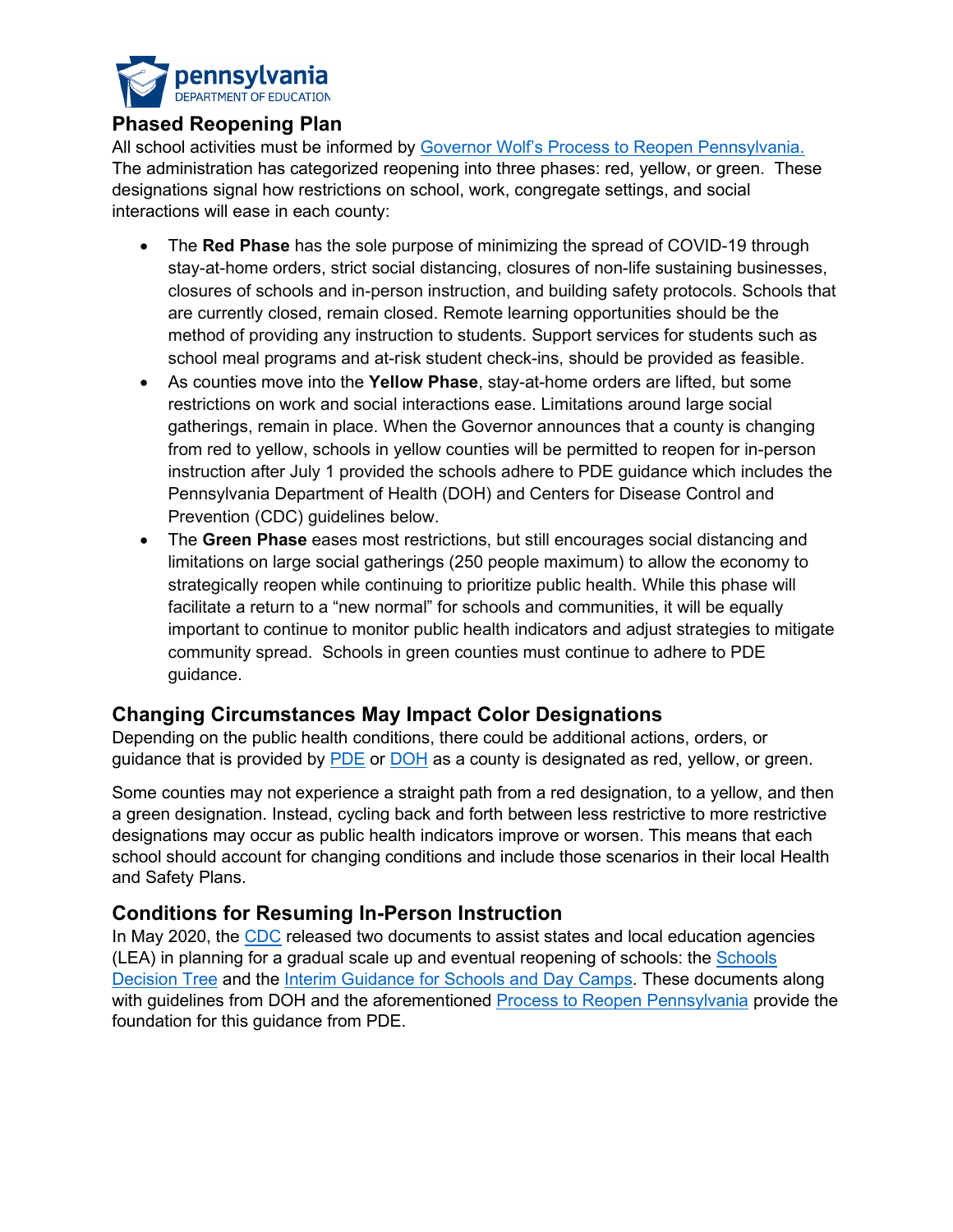

#### **RED PHASE**

- Schools remain closed for in-person instruction and all instruction must be provided via remote learning, whether using digital or non-digital platforms.
- Provisions for student services such as school meal programs will continue.

| <b>YELLOW PHASE</b>                                                                                 |
|-----------------------------------------------------------------------------------------------------|
| Schools may provide in-person instruction after developing a written Health and Safety<br>$\bullet$ |
| Plan, securing approval by each school entity's governing body (i.e., board of                      |
| directors) and posting this plan on the school or district's publicly available website.            |
| The plan must include the following:                                                                |
| Identification of a "pandemic coordinator" and/or "pandemic team" with                              |
| defined roles and responsibilities for health and safety preparedness and                           |
| response planning;                                                                                  |
| Steps to protect children and staff at higher risk for severe illness;                              |
| Processes for monitoring students and staff for symptoms and history of                             |
| exposure;                                                                                           |
| Steps to take in relation to isolation or quarantine when a staff member, child,                    |
| or visitor becomes sick or demonstrates a history of exposure;                                      |
| Guidelines for when an isolated or quarantined staff member, child, or visitor<br>$\bullet$         |
| may return to school;                                                                               |
| Guidelines for hygiene practices for students and staff which include the<br>$\bullet$              |
| manner and frequency of hand-washing and other best practices;                                      |
| Guidelines on the use of face coverings (masks or face shields) by all staff;<br>$\bullet$          |
| Guidelines on the use of face coverings (masks or face shields) for older<br>$\bullet$              |
| students, as appropriate;                                                                           |
| Expectations for the posting of signs in highly visible locations, that promote<br>$\bullet$        |
| everyday protective measures, and how to stop the spread of germs;                                  |
| Procedures for cleaning, sanitizing, disinfecting, and ventilating learning<br>٠                    |
| spaces, surfaces, and any other areas used by students (i.e., restrooms,                            |
| drinking fountains, hallways, and transportation);                                                  |
| Protocols for classroom/learning space occupancy that allow for 6 feet of<br>$\bullet$              |
| separation among students and staff throughout the day to the maximum                               |
| extent feasible;                                                                                    |
| Procedures for restricting the use of cafeterias and other congregate settings,                     |
| and serving meals in alternate settings such as classrooms;                                         |
| Protocols for sporting activities consistent with the CDC Considerations for                        |
| Youth Sports for recess, and physical education classes (guidance for                               |
| organized school sports will be published separately);                                              |
| Schedules for training all faculty and staff on the implementation of the Health<br>٠               |
| and Safety Plans before providing services to students; and                                         |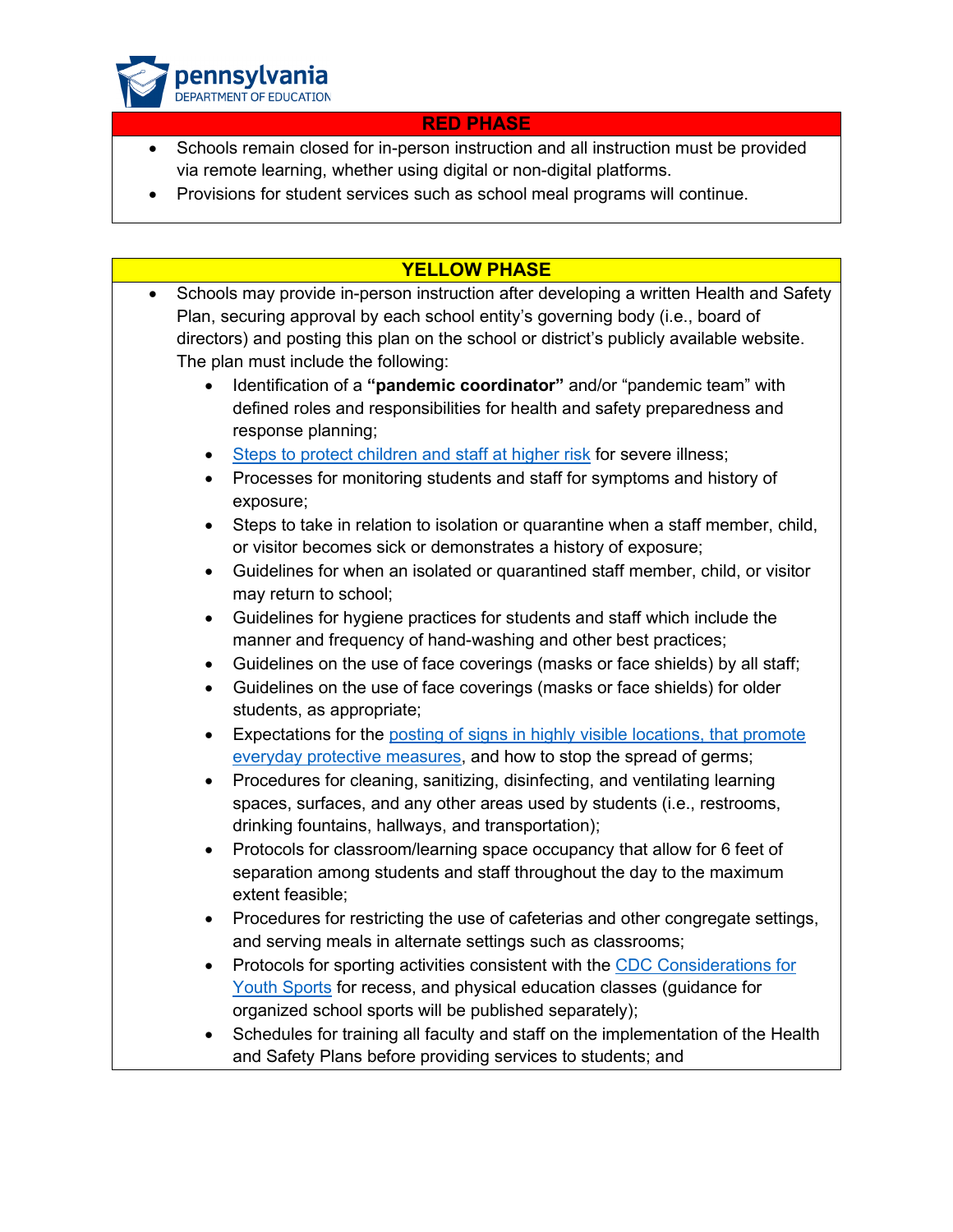

#### **YELLOW PHASE**

- System for ensuring ongoing communication with families around the elements of the local Health and Safety Plan including ways that families can practice safe hygiene in the home.
- Each Health and Safety Plan should also include the following to the extent possible:
	- Methods of limiting the number of individuals in classrooms and other learning spaces, and interactions between groups of students;
	- Methods of staggering the use of communal spaces and hallways and ensuring regular cleaning;
	- Procedures to limit the sharing of materials among students;
	- Processes for identifying and restricting non-essential visitors and volunteers;
	- Protocols for adjusting transportation schedules and practices to create social distance between students; and
	- Processes to communicate and coordinate with local child care regarding on site care, transportation protocol changes, and when possible, revised hours of operation or modified school-year calendars.
	- Additional steps required to adhere to the [Guidance for Businesses Permitted](https://www.governor.pa.gov/wp-content/uploads/2020/06/20200504-COVID-19-Business-Guidance.pdf)  [to Operate During the COVID-19 Disaster Emergency to Ensure the Safety](https://www.governor.pa.gov/wp-content/uploads/2020/06/20200504-COVID-19-Business-Guidance.pdf)  [and Health of Employees and the Public;](https://www.governor.pa.gov/wp-content/uploads/2020/06/20200504-COVID-19-Business-Guidance.pdf)

## **GREEN PHASE**

- Schools may provide in-person instruction after developing a written Health and Safety Plan, securing approval by each school entity's governing body (i.e., board of directors) and posting the plan on the school or district's publicly available website. The plan must include the following:
	- Identification of a **"pandemic coordinator"** and/or "pandemic team" with defined roles and responsibilities for health and safety preparedness and response planning;
	- [Steps to protect children and staff at higher risk](https://www.cdc.gov/coronavirus/2019-ncov/need-extra-precautions/index.html) for severe illness;
	- Steps to take in relation to isolation or quarantine when a staff member, child or visitor becomes sick or demonstrates a history of exposure;
	- Expectations for the [posting of signs in highly visible locations, that promote](https://www.cdc.gov/coronavirus/2019-ncov/communication/print-resources.html?Sort=Date%3A%3Adesc)  [everyday protective measures](https://www.cdc.gov/coronavirus/2019-ncov/communication/print-resources.html?Sort=Date%3A%3Adesc) and how to stop the spread of germs;
	- Procedures for cleaning, sanitizing, disinfecting, and ventilating learning spaces;
	- Procedures for the safe use of cafeterias and other congregate settings;
	- Protocols for sporting activities consistent with the [CDC Considerations for](https://www.cdc.gov/coronavirus/2019-ncov/community/schools-childcare/youth-sports.html)  [Youth Sports](https://www.cdc.gov/coronavirus/2019-ncov/community/schools-childcare/youth-sports.html) for recess and physical education classes (guidance for organized school sports will be published separately);
	- Schedules for training all faculty and staff on the implementation of the Health and Safety Plan.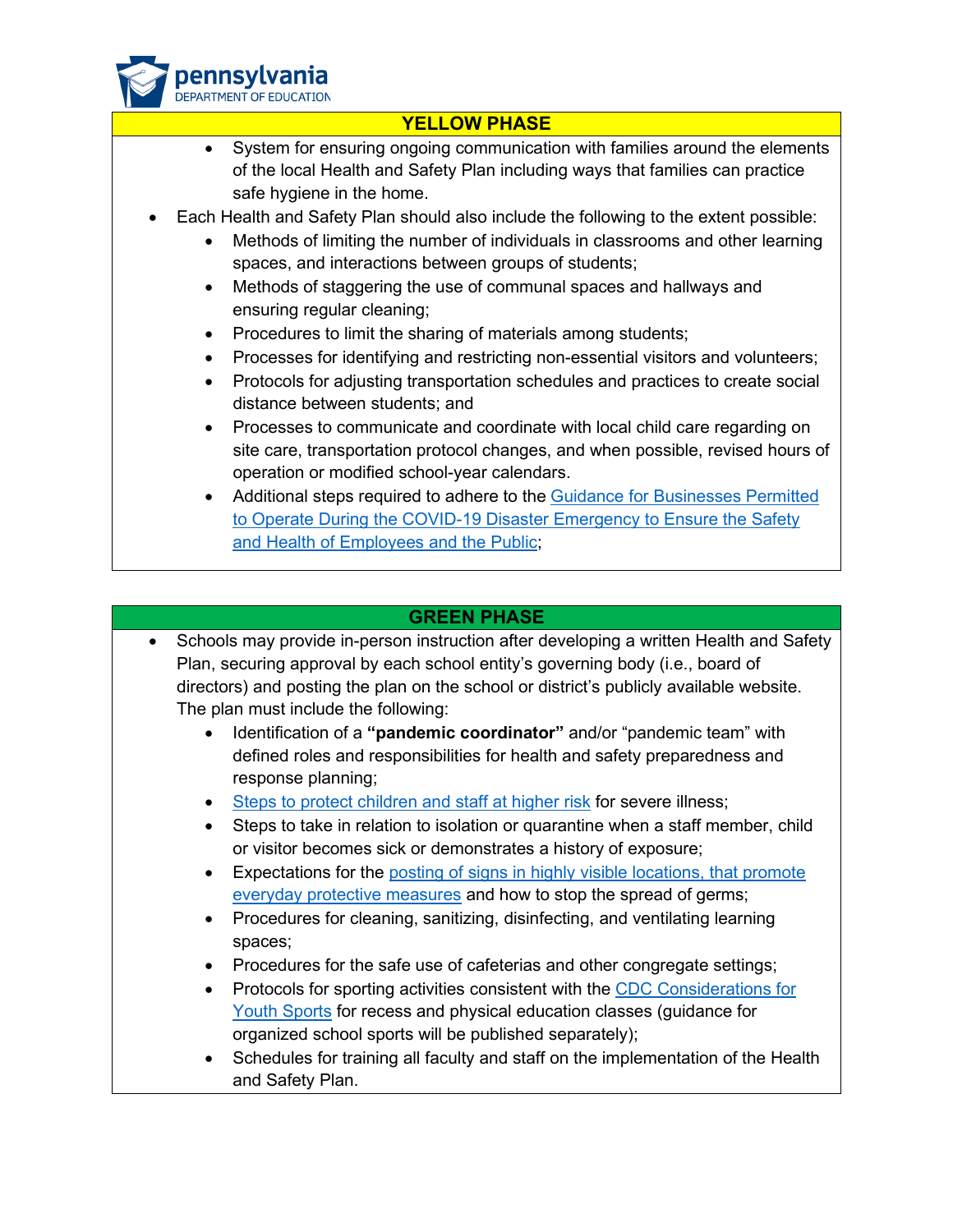

#### **GREEN PHASE**

- System for ensuring ongoing communication with families around the elements of the local Health and Safety Plan including ways that families can practice safe hygiene in the home.
- Each Health and Safety Plan may also include the following to the extent possible:
	- Guidelines for hygiene practices for students and staff;
	- Guidelines on the use of face coverings (masks or face shields) by staff and students;
	- Protocols for classroom/learning space occupancy that allow for 6 feet of separation among students and staff throughout the day when appropriate;
	- Methods of limiting the number of individuals in classrooms and other learning spaces, and interactions between groups of students;
	- Methods of staggering the use of communal spaces and hallways and ensuring regular cleaning;
	- Procedures to limit the sharing of materials among students;
	- Processes for identifying and restricting non-essential visitors and volunteers;
	- Protocols for adjusting transportation schedules and practices to create social distance between students; and
	- Processes to communicate and coordinate with local child care regarding on site care, transportation protocol changes, and when possible, revised hours of operation or modified school-year calendars.
	- Additional steps required to adhere to the [Guidance for Businesses Permitted](https://www.governor.pa.gov/wp-content/uploads/2020/06/20200504-COVID-19-Business-Guidance.pdf)  to Operate During the COVID-19 Disaster Emergency to Ensure the Safety [and Health of Employees and the Public](https://www.governor.pa.gov/wp-content/uploads/2020/06/20200504-COVID-19-Business-Guidance.pdf)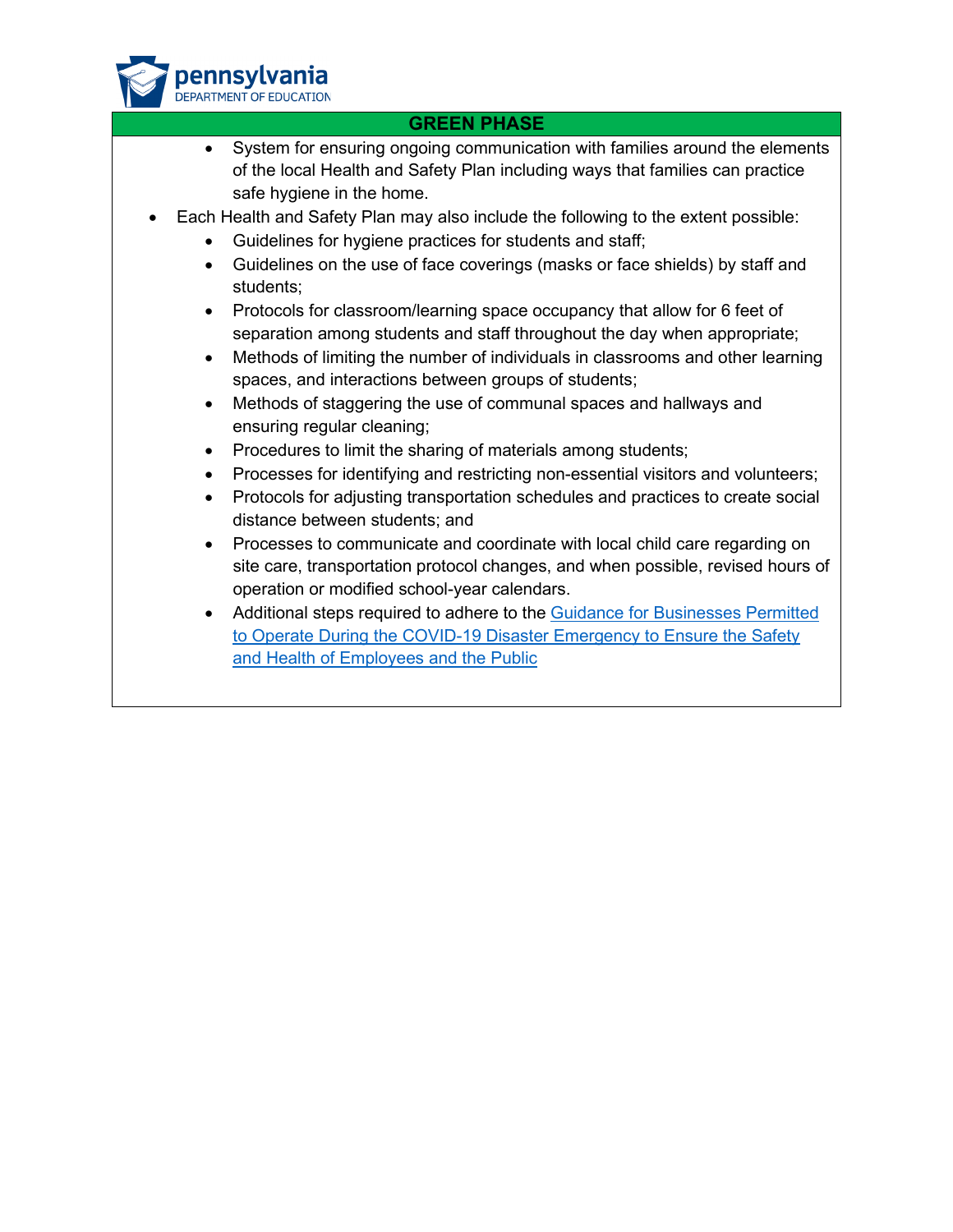

## **Health and Safety Plan Considerations**

Each school that considers a return to in-person instruction must create a Health and Safety Plan which will serve as the local guidelines for all activities. The Health and Safety Plans developed for each school should be tailored to the unique needs of each school and should be created in consultation with local health agencies. Given the dynamic nature of the pandemic, plans should incorporate sufficient flexibility to adapt to changing conditions. The table below can be used to assist in the planning process but the considerations for each plan requirement should not be considered exhaustive. Additionally, the department is creating an optional planning template that can be accessed on the website beginning Friday, June 5.

| <b>Plan Requirement</b>                                                                                                                                                  | <b>Possible Considerations</b>                                                                                                                                                                                                                                                                                                                                                                                                                                                                                                                                                              |
|--------------------------------------------------------------------------------------------------------------------------------------------------------------------------|---------------------------------------------------------------------------------------------------------------------------------------------------------------------------------------------------------------------------------------------------------------------------------------------------------------------------------------------------------------------------------------------------------------------------------------------------------------------------------------------------------------------------------------------------------------------------------------------|
| Identification of a "pandemic coordinator" and/or "pandemic<br>team" with defined roles and responsibilities for health and<br>safety preparedness and response planning | Identify a staff member to serve in the role as the pandemic<br>coordinator.<br>Identify members of staff and community to serve on a<br>pandemic team to lead preparedness and response<br>planning.<br>Define the roles and responsibilities of all members of the<br>team.<br>Survey families within the school community regarding their<br>perceptions and intentions related to in-person instruction<br>and services.                                                                                                                                                                |
| Steps to protect students and staff at higher risk for severe<br>illness                                                                                                 | Establish and maintain communication with local and state<br>authorities to determine current mitigation levels in your<br>community.<br>Adopt flexible attendance policies for students and staff.<br>Protect employees at higher risk for severe illness by<br>supporting and encouraging options to telework.<br>Explore offering duties that minimize higher risk individuals'<br>contact with others.<br>Limit or cancel all non-essential travel as necessary.<br>Address equity and truancy risks relating to vulnerable<br>populations such as homeless students, migrant students, |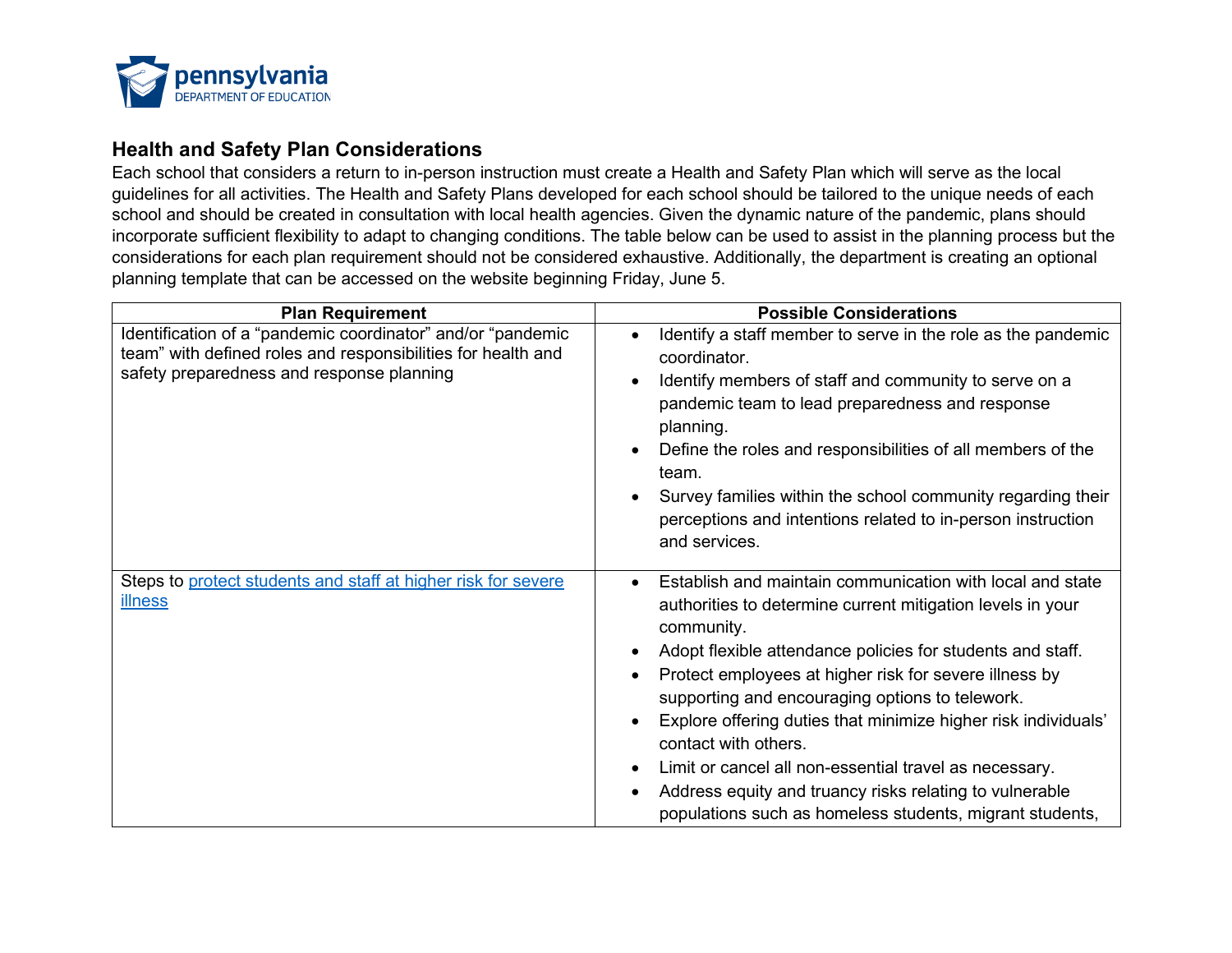

| <b>Plan Requirement</b>                                                                                                                                                                                                                                            | <b>Possible Considerations</b>                                                                                                                                                                                                                                                                                                                                                                                                                                                                                                                                                                                                        |
|--------------------------------------------------------------------------------------------------------------------------------------------------------------------------------------------------------------------------------------------------------------------|---------------------------------------------------------------------------------------------------------------------------------------------------------------------------------------------------------------------------------------------------------------------------------------------------------------------------------------------------------------------------------------------------------------------------------------------------------------------------------------------------------------------------------------------------------------------------------------------------------------------------------------|
|                                                                                                                                                                                                                                                                    | English Learners and those served by the juvenile justice<br>system.<br>Determine additional considerations and supports needed<br>for students with disabilities with complex medical needs to<br>ensure the safety of these students and the individuals<br>providing services to these students.                                                                                                                                                                                                                                                                                                                                   |
| Processes for monitoring students and staff for symptoms<br>and history of exposure                                                                                                                                                                                | Check for signs and symptoms of students and employees<br>daily upon arrival.<br>Conduct routine, daily health checks (e.g., temperature and<br>symptom screening) which include checks for history of<br>exposure.<br>Consider a process to address privacy concerns of<br>monitoring practices and the potential stigma associated<br>with monitoring and confirmed exposure or cases.<br>Develop a system for home/self-screening and reporting<br>procedures.<br>Encourage staff to stay home if they are sick and<br>encourage parents to keep sick children home.<br>Adopt flexible attendance policies for students and staff. |
| Steps to take in relation to isolation or quarantine when a<br>staff member, student or visitor becomes sick or<br>demonstrates a history of exposure<br>Guidelines for when an isolated or quarantined staff member,<br>student, or visitor may return to school; | Work with school administrators, nurses, and other<br>$\bullet$<br>healthcare providers to identify an isolation room or area to<br>separate anyone who exhibits COVID-19like symptoms.<br>Establish procedures for safely transporting sick individuals<br>home.<br>Close off areas used by a sick person and do not use<br>before cleaning and disinfection.<br>Notify local health officials, staff, and families of exposure<br>or confirmed case while maintaining confidentiality.                                                                                                                                              |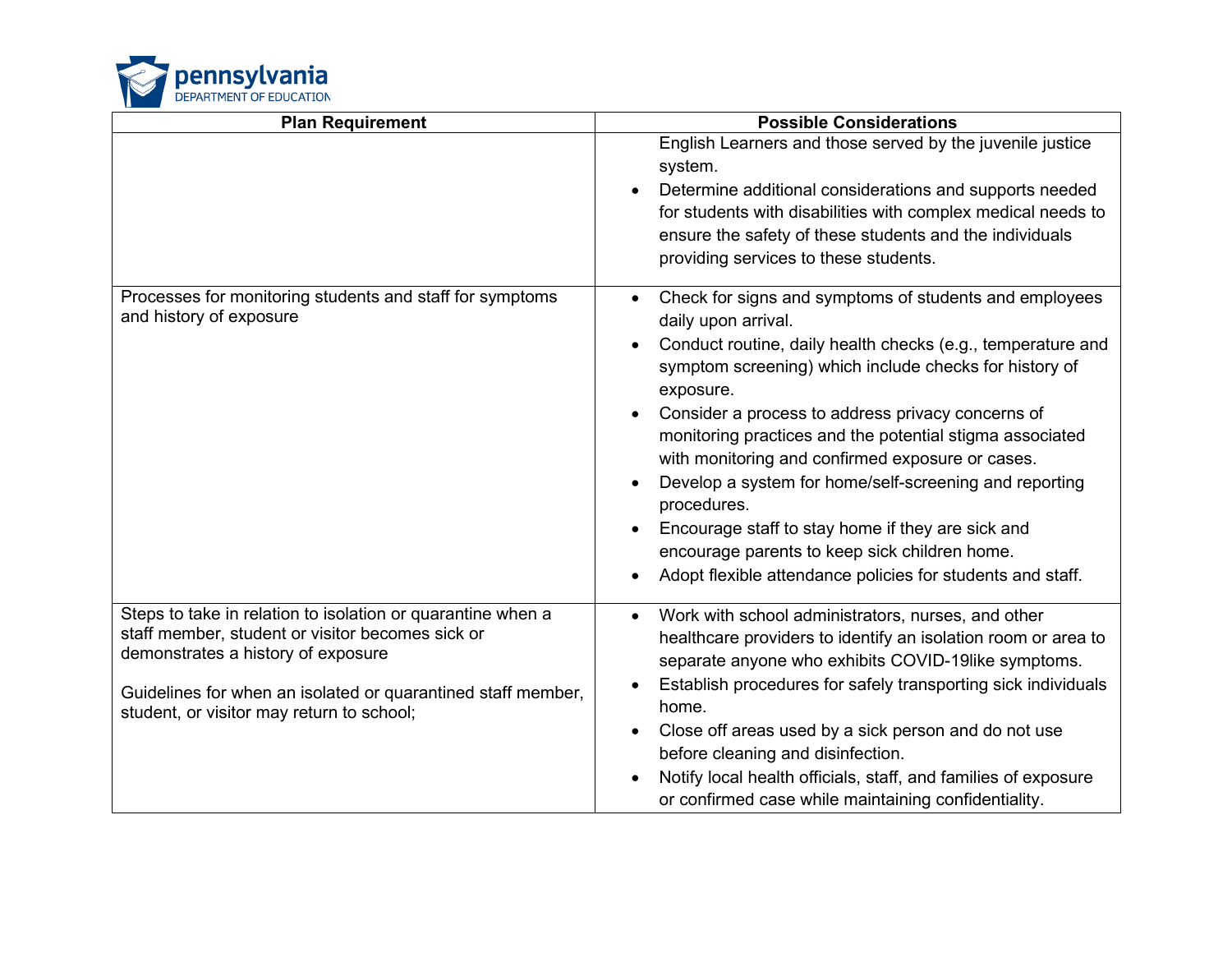

| <b>Plan Requirement</b>                                       | <b>Possible Considerations</b>                                            |
|---------------------------------------------------------------|---------------------------------------------------------------------------|
|                                                               | Implement flexible sick leave policies and practices, if<br>$\bullet$     |
|                                                               | feasible.                                                                 |
|                                                               | Create a communication system for staff and families for                  |
|                                                               | self-reporting of symptoms and notification of exposures                  |
|                                                               | and closures.                                                             |
|                                                               | Refer to most recent DOH Guidance on Home Isolation or                    |
|                                                               | <b>Quarantine and Returning to Work.</b>                                  |
| Guidelines for hygiene practices for students and staff which | Teach and reinforce washing hands and covering coughs<br>$\bullet$        |
| include the manner and frequency of hand-washing and          | and sneezes among students and staff.                                     |
| other best practices                                          | Teach and reinforce use of face coverings among all staff.<br>$\bullet$   |
| Guidelines on the use of face coverings (masks or face        | Face coverings may be challenging for students (especially                |
| shields) by all staff                                         | younger students or students with special needs) to wear in               |
|                                                               | all-day settings such as school. See CDC document for                     |
| Guidelines on the use of face coverings (masks for face       | further considerations. The DOH has published Guidance                    |
| shields) for older students as appropriate                    | on Homemade Masks During COVID-19.                                        |
|                                                               | Provide protective face coverings (masks or face shields) to<br>$\bullet$ |
|                                                               | adults, including visiting adults.                                        |
|                                                               | Purchase adequate supplies, and carefully monitor                         |
|                                                               | inventory, to support healthy hygiene behaviors, including                |
|                                                               | soap, hand sanitizer with at least 60 percent alcohol, paper              |
|                                                               | towels, tissues, and no-touch trash cans. (See                            |
|                                                               | Pennsylvania COVID-19 PPE & Supplies Business-2-                          |
|                                                               | <b>Business (B2B) Interchange Directory )</b>                             |
|                                                               | Post signs on how to stop the spread of COVID-19, such as                 |
|                                                               | properly washing hands, promote everyday protective                       |
|                                                               | measures, and properly wear a face covering.                              |
|                                                               | Ensure communications are in common languages spoken                      |
|                                                               | at school and easily understandable for children and adults.              |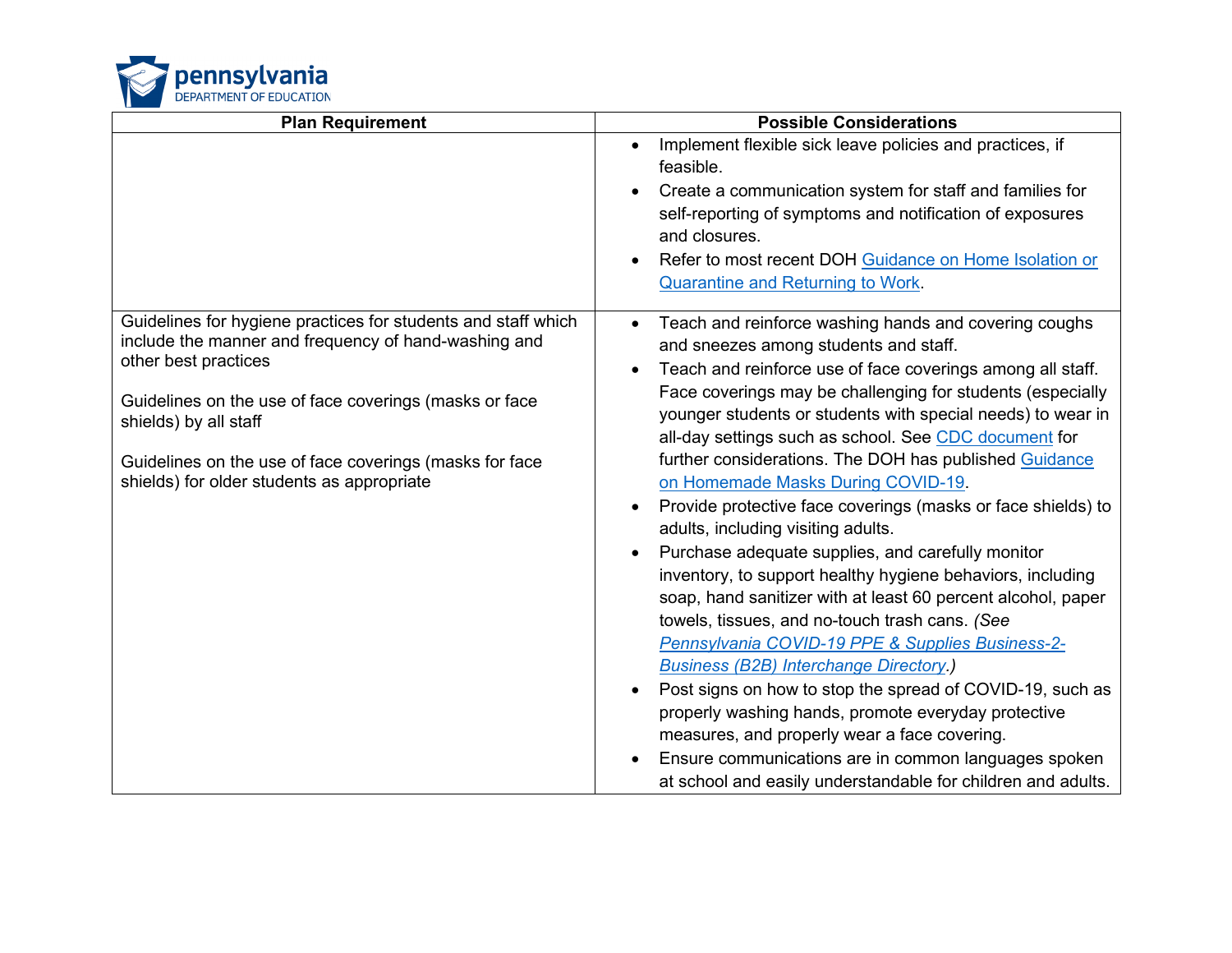

| <b>Plan Requirement</b>                                                                                                                                                      | <b>Possible Considerations</b>                                                                                                                                                                                                                                                                                                                                                                                                                                                                                                                                                                                                                    |
|------------------------------------------------------------------------------------------------------------------------------------------------------------------------------|---------------------------------------------------------------------------------------------------------------------------------------------------------------------------------------------------------------------------------------------------------------------------------------------------------------------------------------------------------------------------------------------------------------------------------------------------------------------------------------------------------------------------------------------------------------------------------------------------------------------------------------------------|
|                                                                                                                                                                              | Work with health departments and local health care<br>systems to disseminate hygiene and disinfection strategies<br>for transmission prevention at home.<br>Purchase adequate face coverings and other personal<br>$\bullet$<br>protective equipment as appropriate and carefully monitor<br>inventory. (See Pennsylvania COVID-19 PPE & Supplies<br><b>Business-2-Business (B2B) Interchange Directory.)</b>                                                                                                                                                                                                                                     |
| Expectations for the posting of signs in highly visible<br>locations, that promote everyday protective measures and<br>how to stop the spread of germs                       | Post signs in highly visible locations (e.g., school<br>entrances, restrooms) that promote everyday protective<br>measures and describe how to stop the spread of germs<br>(such as by properly washing hands and properly wearing a<br>face covering).<br>Broadcast regular announcements on reducing the spread<br>of COVID-19.<br>Include messages (e.g., videos) about behaviors that<br>prevent the spread of COVID-19 when communicating with<br>staff and families (such as on school websites, in emails,<br>and on school social media accounts).<br>Print free digital resources on CDC's communications<br>resources main page (link). |
| Procedures for cleaning, sanitizing, disinfecting, and<br>ventilating learning spaces and any other areas used by<br>students (i.e. restrooms, hallways, and transportation) | Clean and disinfect frequently touched surfaces and<br>objects within the school and on school buses at least daily,<br>including door handles, sink handles, and drinking<br>fountains.<br>Ensure ventilation systems operate properly and increase<br>circulation of outdoor air by opening windows and doors<br>when possible.                                                                                                                                                                                                                                                                                                                 |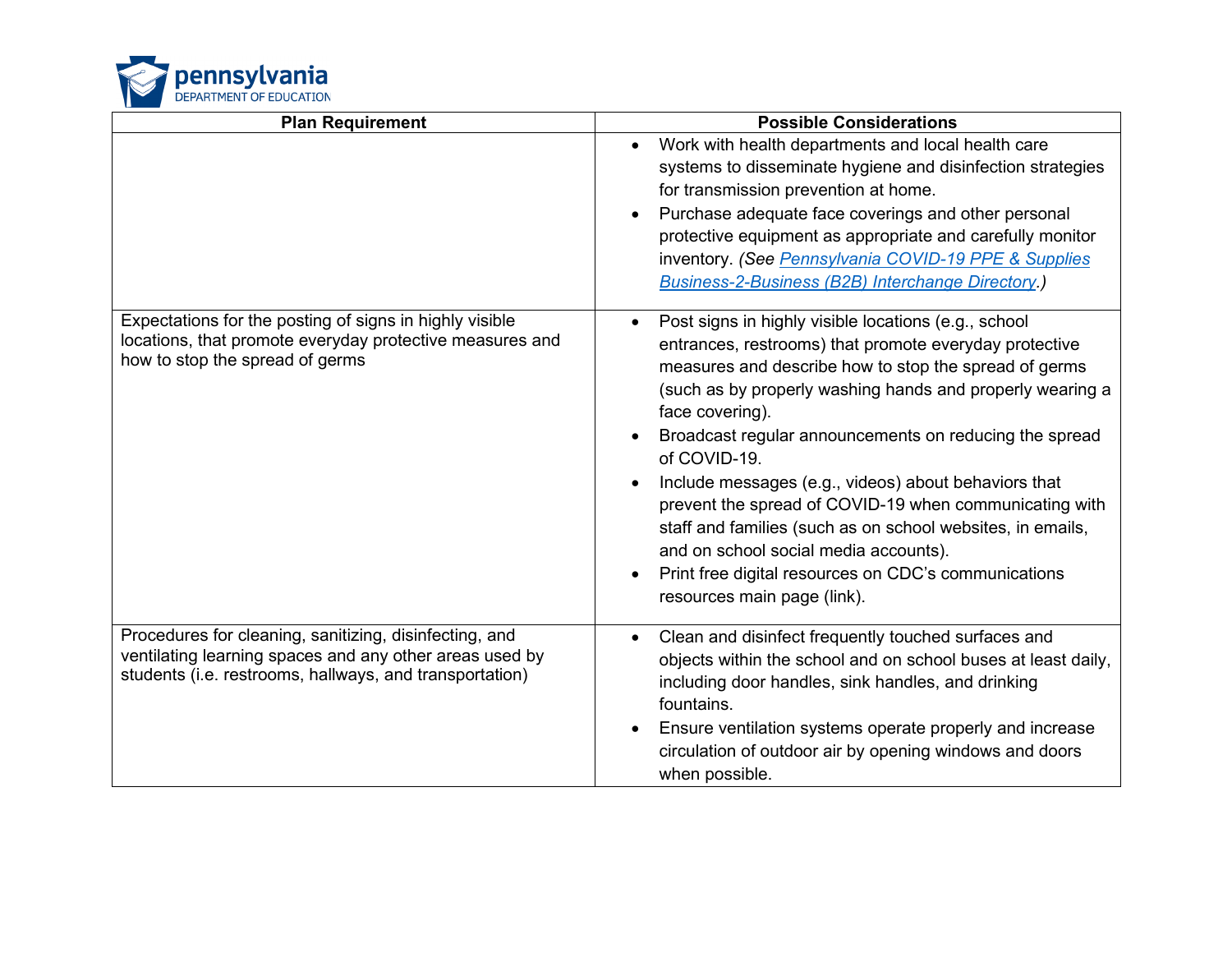

| <b>Plan Requirement</b>                                                                                                                                                                                                                             | <b>Possible Considerations</b>                                                                                                                                                                                                                                                                                                                                                                                                                                                                                                                                                                                                                                                                                                                                                                                                                                                                                                                                                                                                                                                                                                                                                                                                                                                                   |
|-----------------------------------------------------------------------------------------------------------------------------------------------------------------------------------------------------------------------------------------------------|--------------------------------------------------------------------------------------------------------------------------------------------------------------------------------------------------------------------------------------------------------------------------------------------------------------------------------------------------------------------------------------------------------------------------------------------------------------------------------------------------------------------------------------------------------------------------------------------------------------------------------------------------------------------------------------------------------------------------------------------------------------------------------------------------------------------------------------------------------------------------------------------------------------------------------------------------------------------------------------------------------------------------------------------------------------------------------------------------------------------------------------------------------------------------------------------------------------------------------------------------------------------------------------------------|
|                                                                                                                                                                                                                                                     | Take steps to limit or prohibit the use of communal drinking<br>fountains and provide safe alternatives for providing water<br>when possible.                                                                                                                                                                                                                                                                                                                                                                                                                                                                                                                                                                                                                                                                                                                                                                                                                                                                                                                                                                                                                                                                                                                                                    |
| Protocols for distancing student desks/seating and other<br>social distancing practices classroom/learning space<br>occupancy that allows for 6 feet of separation among<br>students and staff throughout the day to the maximum extent<br>feasible | Develop a schedule so that student and staff groupings are<br>as static as possible by having the same group of students<br>stay with the same staff based on age and developmental<br>level of students.<br>Restrict interactions between groups of students.<br>Create staggered schedules to limit the number of<br>individuals in classrooms and other spaces. (CDC<br>recommends no more than 25 individuals including staff).<br>Establish distances (CDC recommends 6 feet) between<br>student desks/seating and other social distancing practices<br>to the maximum extent feasible and appropriate.<br>Limit gatherings, events, and extracurricular activities to<br>those that can maintain social distancing.<br>Hold classes in gyms, auditoriums, or other large spaces.<br>Turn desks to face in the same direction or have students<br>sit on only one side of tables, spaced apart. Consider the<br>unique needs of music programming (e.g., band, orchestra,<br>choir) and transmission risk-mitigation protocols to address<br>hygiene, disinfection of equipment, distancing during<br>practice and competition, and numbers of participants. Due<br>to potential increased risk of droplet transmission, physical<br>distancing should be prioritized for wind instruments. |
| Procedures for restricting the use of cafeterias and serving<br>meals in classrooms                                                                                                                                                                 | Serve meals in classrooms or other spaces as an<br>$\bullet$<br>alternative to the cafeteria.<br>Serve individually plated meals/box lunches and avoid<br>buffet style meals whenever possible.                                                                                                                                                                                                                                                                                                                                                                                                                                                                                                                                                                                                                                                                                                                                                                                                                                                                                                                                                                                                                                                                                                  |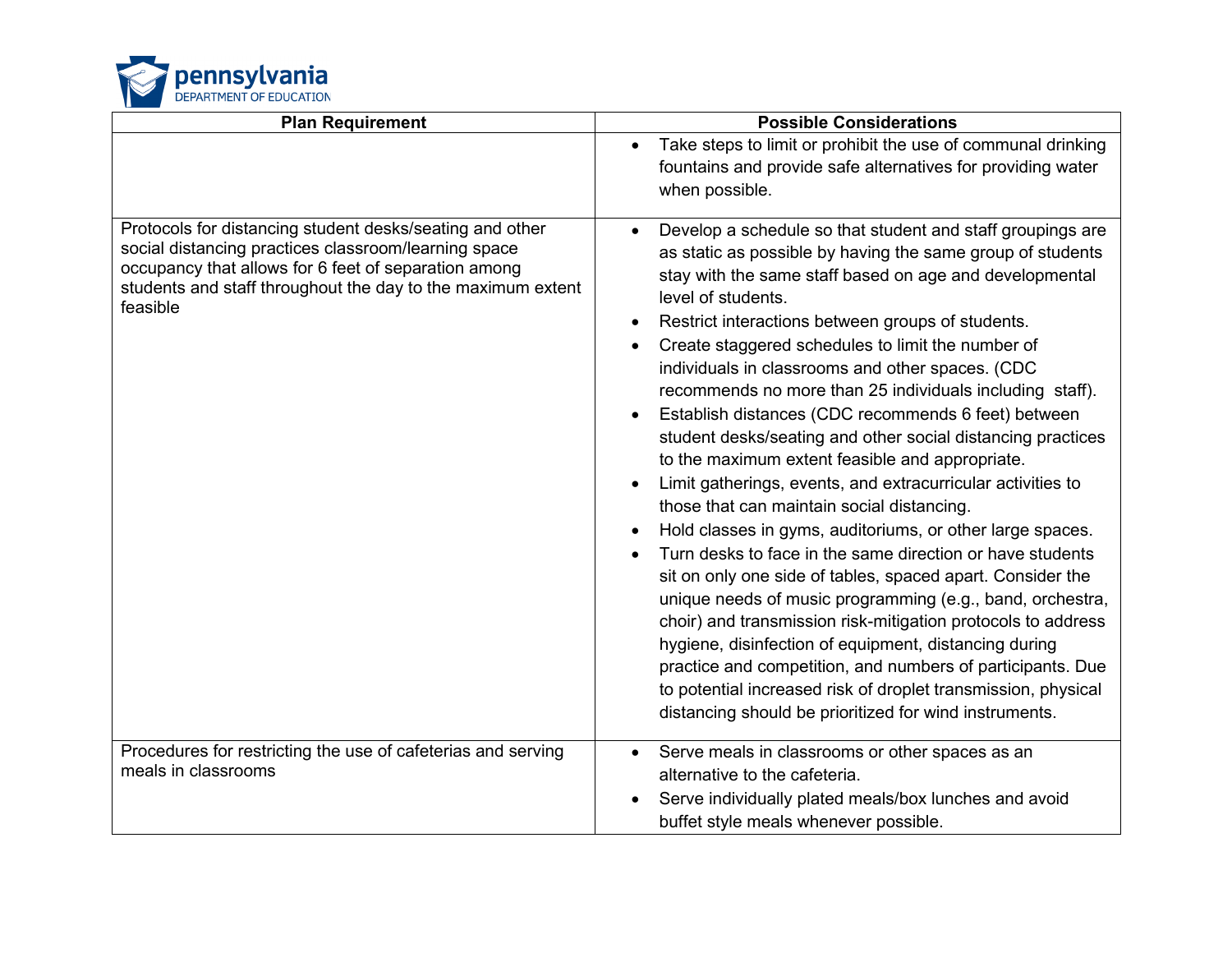

| <b>Plan Requirement</b>                                                                                                                                                                                           | <b>Possible Considerations</b>                                                                                                                                                                                                                                                                                                                                                                                                                                                                                                                                                                                                                                                                                                                                                                                                                                                                                                                                                                                    |
|-------------------------------------------------------------------------------------------------------------------------------------------------------------------------------------------------------------------|-------------------------------------------------------------------------------------------------------------------------------------------------------------------------------------------------------------------------------------------------------------------------------------------------------------------------------------------------------------------------------------------------------------------------------------------------------------------------------------------------------------------------------------------------------------------------------------------------------------------------------------------------------------------------------------------------------------------------------------------------------------------------------------------------------------------------------------------------------------------------------------------------------------------------------------------------------------------------------------------------------------------|
|                                                                                                                                                                                                                   | Avoid sharing of food and utensils.<br>$\bullet$                                                                                                                                                                                                                                                                                                                                                                                                                                                                                                                                                                                                                                                                                                                                                                                                                                                                                                                                                                  |
| Protocols for sporting activities consistent with the CDC<br>Considerations for Youth Sports for recess, and physical<br>education classes (guidance for organized school sports will<br>be published separately) | Select and provide safe opportunities for exercise and<br>sports events for students. Consider the following;<br>Physical proximity of players, and the length of time<br>that players are close to each other or to staff.<br>Amount of necessary touching of shared equipment<br>and gear (e.g., protective gear, balls, bats, racquets,<br>mats, or water bottles).<br>Ability to engage in social distancing while not<br>actively engaged in play (e.g., practice, games,<br>locker rooms, showers).<br>Engagement of players at higher risk of developing<br>serious disease.<br>Size of the team.<br>Limit travel outside of the local community.<br>Implement transmission risk-mitigation protocols in non-<br>contact sports to address hygiene, disinfection of<br>equipment, distancing during practice and competition, and<br>numbers of participants.<br>Require enhanced surveillance and testing for any contact<br>sports to minimize higher risk of transmission in<br>participating athletes. |
| Schedules for training all faculty and staff on the<br>implementation of the Health and Safety Plan before<br>providing services to students                                                                      | Conduct training online to limit the size of gatherings.<br>Stagger in-person training schedules based on plan<br>implementation timelines.<br>Disseminate and update training documents as a reference<br>for staff.                                                                                                                                                                                                                                                                                                                                                                                                                                                                                                                                                                                                                                                                                                                                                                                             |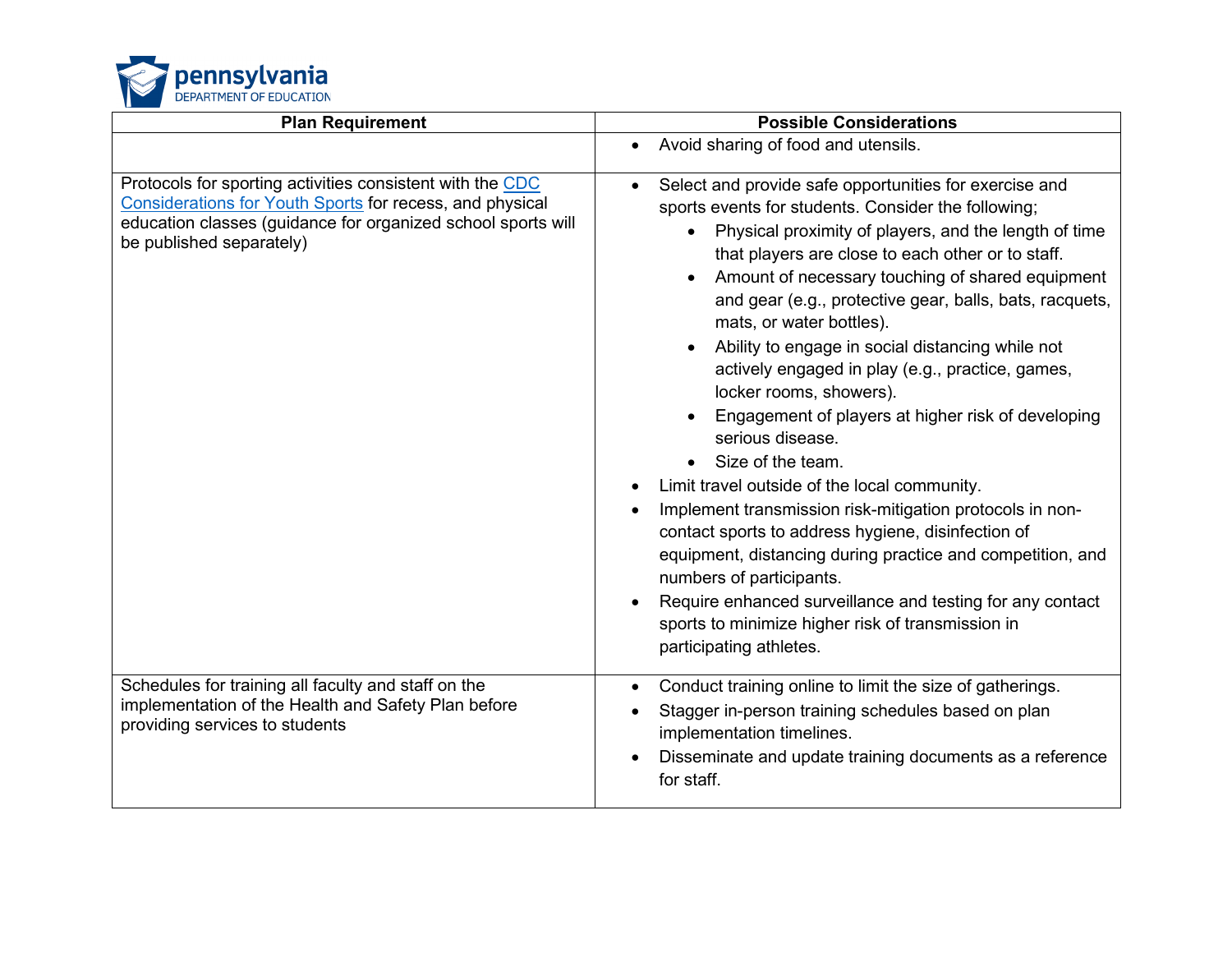

| <b>Plan Requirement</b>                                                                                                                  | <b>Possible Considerations</b>                                                                                                                                                                                                                                                                                                                                                                                                                                                                                                                                                    |
|------------------------------------------------------------------------------------------------------------------------------------------|-----------------------------------------------------------------------------------------------------------------------------------------------------------------------------------------------------------------------------------------------------------------------------------------------------------------------------------------------------------------------------------------------------------------------------------------------------------------------------------------------------------------------------------------------------------------------------------|
| Methods of limiting the number of individuals in classrooms<br>and other learning spaces, and interactions between groups<br>of students | Close communal use spaces such as cafeterias and<br>$\bullet$<br>playgrounds; otherwise stagger use and disinfect in<br>between use.<br>Stagger classes of students in hallways to limit numbers in<br>hallways at any time.<br>Create one-way traffic pattern in hallways.<br>Separate students within common areas.<br>Pursue virtual group events, gatherings, or meetings, if<br>possible, and promote social distancing of at least 6 feet<br>between people if events are held. Limit group size to the<br>extent possible.                                                 |
| Procedures to limit the sharing of materials among students                                                                              | Clean and disinfect shared items between uses.<br>Keep each student's belongings separated from others' and<br>$\bullet$<br>in individually labeled containers, cubbies, lockers or other<br>areas.<br>Ensure adequate supplies to minimize sharing of high<br>touch materials to the extent possible (e.g., textbooks, art<br>supplies, equipment etc.) or limit use of supplies and<br>equipment by one group of students at a time and clean<br>and disinfect between use. For devices and materials that<br>must be shared, ensure cleaning and disinfecting between<br>uses. |
| Processes for identifying and restricting non-essential visitors<br>and volunteers                                                       | Refrain from scheduling large group activities such as field<br>$\bullet$<br>trips, inter-group events, and extracurricular activities.<br>Restrict nonessential visitors, volunteers, and activities that<br>involve other groups.                                                                                                                                                                                                                                                                                                                                               |
| Protocols for adjusting transportation schedules and<br>practices to create social distance between students                             | Stagger student arrival and drop-off times or locations.                                                                                                                                                                                                                                                                                                                                                                                                                                                                                                                          |